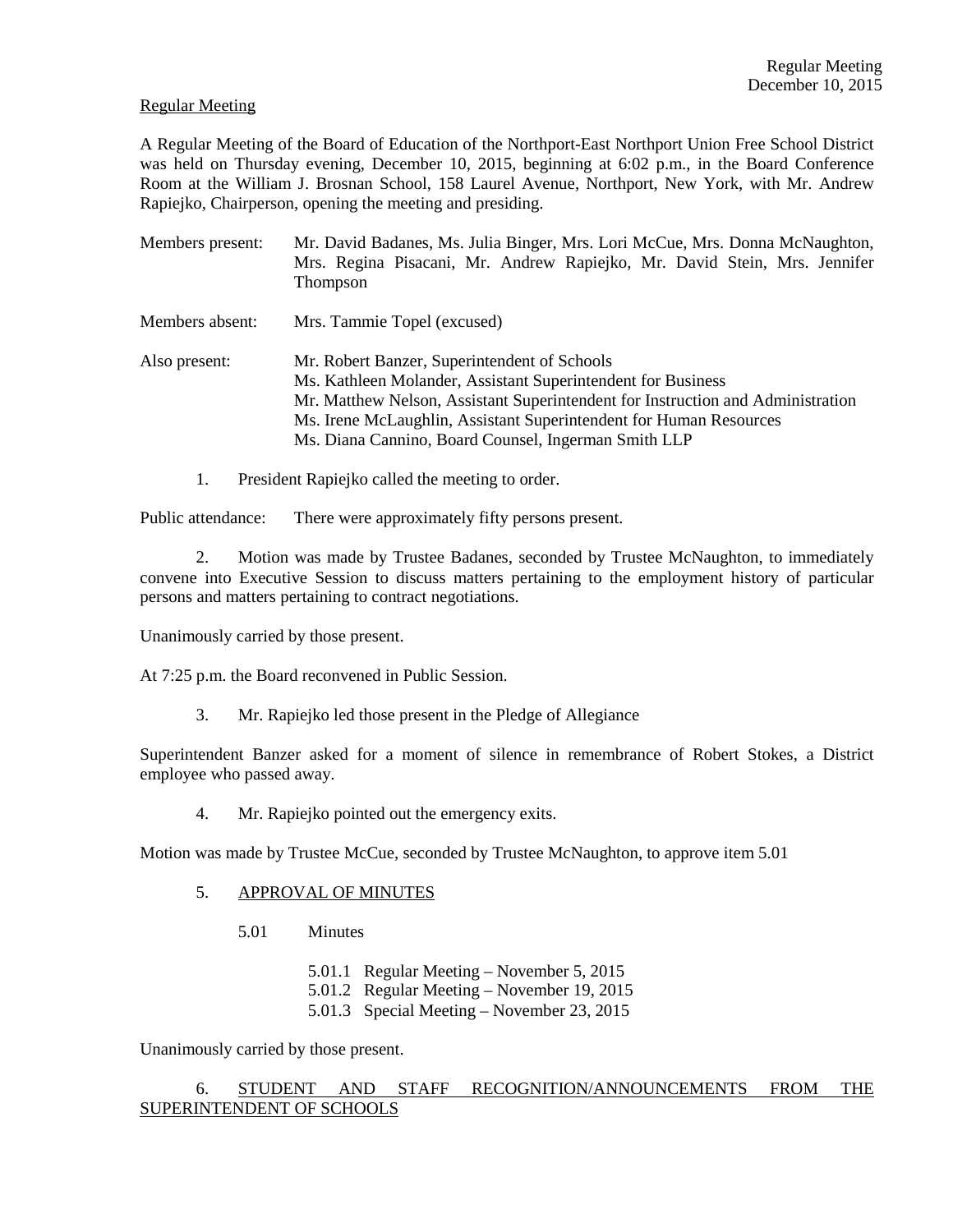Superintendent Banzer stated that he just got word that Governor Cuomo is going to give a four year moratorium on linking APPR and test scores to teacher evaluations.

President Rapiejko stated that the Federal Government also signed a law giving control of a lot of the education components back to the States and away from the Federal Government.

6.01 Student Representative Report

Northport High School Student Representatives, Chase Cetta and Zach Melchione, updated the Board on the activities happening at the high school. Social events included well decorating for the homecoming dance, variety show, law club trivia night, multicultural night, creation of the newspaper website, and computer club game tournaments. Charitable activities were performed at the local and national level with food drives, Future Educators of America PJ drive, National Junior Honor Society Boots on the Ground, PE Leaders Toys for Tots, Interact Club Toy Drive, Fashion Club clothing donation, Empty Bowls for the food pantry, and the United Students of Northport prom raffle and scholarship contributions. Community outreach was initiated with many groups including the Business Honor Society with a faculty breakfast, Future Educators of America, Chess Club, Grandfriends, Academy of Information Technology and Academy of Finance trade shows, and the DECA craft fair. Trips included students going to England, Switzerland, Belgium, German, Italy, Denver, Albuquerque and Washington, D.C.. Conferences attended by students included LGBT at Stony Brook University and DECA competitions regionally, statewide and nationally. Chase and Zack informed the Board of the big events happening including the SADD RAP Week, Challenge Day, SHARE, NHS Blood Drives, AMND, Relay for Life, Marching Band and Senior Prom.

The Board and Superintendent thanked Chase and Zach for their informative report.

6.02 President Rapiejko reviewed the upcoming meetings of January  $14<sup>th</sup>$ , January  $28<sup>th</sup>$ and February 11<sup>th</sup>.

Mr. Banzer stated that there are some foreign field trips coming up and that the District is monitoring the situation throughout the world very closely and that the health and safety of the students is a priority.

## 7. COMMUNICATIONS

There were no communications to the Board requiring Board action.

## 8. PUBLIC COMMENT/PARTICIPATION

Name Comment

Nicole Mulholland Stated her concerns about the proposed Del Vino Vineyard next to Norwood Parent Avenue Elementary School. She asked the Board to continue to fight against it and to continue to speak up.

President Rapiejko stated that several Board members and the Superintendent attended the Town Planning Board Hearing and Board Counsel spoke regarding the concerns of the District.

## 9. SPECIAL REPORTS

9.01 Athletic Facilities Citizen Advisory Committee Report

Trustee Pisacani, Committee Chairperson, along with committee members Chris Robinson, Russ Tietjen, Rocco Collucci, Paul Klimuszko and Patricia Gardiner, presented the findings of the Athletic Facilities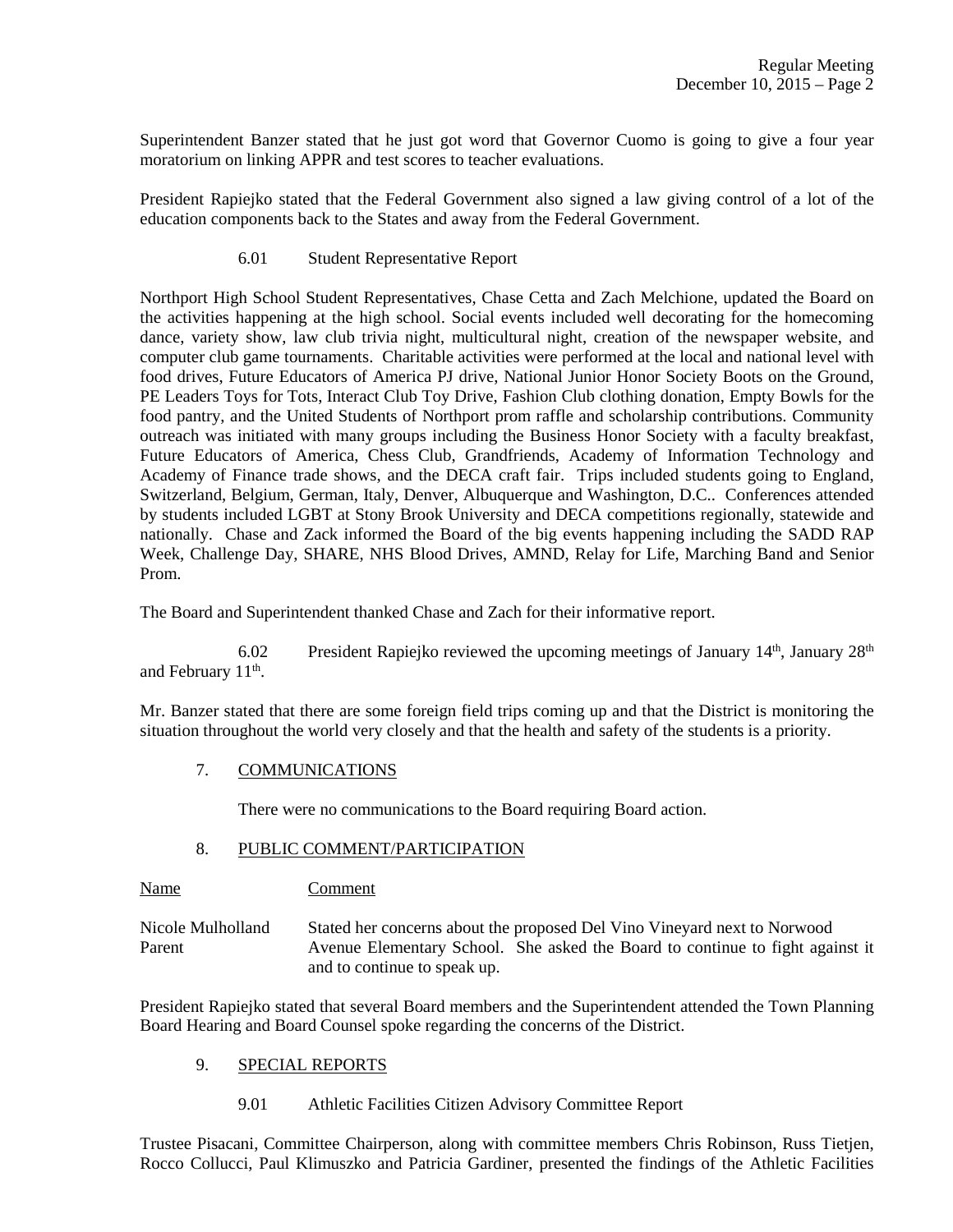Citizen Advisory Committee. Mrs. Piscani stated that the goal of the committee was to advise the Board of Education on the current conditions and potential improvements needed to the athletic fields and facilities throughout the District. The committee created a 5-year, comprehensive action plan, which includes recommendations for fields and facilities improvements. The committee consulted with buildings and grounds staff, community members, as well as with the architects and engineers for the District. The committee was able to include estimated costs for each proposed project. The committee met at least twice a month since June 2015, reviewing the 2008 bond proposal, visiting all the District's fields and facilities (inside and out), discussing current events, reaching out to coaching staff and physical education teachers, and discussing how local districts handle field and facility usage with regard to fees, security deposits, frequency and applications for usage. The committee met with a variety of individuals including the Athletic Director from Manhasset Public School, various synthetic and natural turf representatives, Ed Parrish from the Town of Huntington Buildings and Grounds, alternative fill representatives, and BBS Engineering and Architecture firm. After many months of focused discussions, the committee formulated an extensive list of improvements for the fields and facilities and then narrowed down the list of suggestions to create the 5-year plan.

#### **The committee recommended the following repairs to be completed during the 2015-2016 school year:**

Northport High School: Fix water leak in main gym, refinish repaired floor in south gym to match existing floor color, update award boards located outside cardio room and replace handwritten signs with printed ones, replace/repair shower area and add new mirrors in girls' locker room, replace light in boys' locker room shower, remove all debris located at the back corner of Sweeney field, paint/repair stairway entrance to wrestling room, paint and clean bottle filling station area, evaluate air conditioning units installed in 2000 but never used, evaluate the heating and ventilation units for loud continuous humming noise, replace filters and inspect insulation around units, and replace lighting in team locker room

East Northport Middle School: Replace containers by gym, repair field hockey field (eliminate trench), replace asphalt to long jump area/clean up area, repair/replace broken tiles in locker rooms, and repair storage room door in locker room.

Norwood Avenue and Fifth Avenue Elementary Schools: Repair termite damaged sections of gym floors.

Fifth Avenue Elementary School: Remove climber from lower primary play area (purple/yellow section), add fibar underneath one swing set, and replace 2 basketball backboards.

All School Playing Fields: In need of ongoing geese protection program.

## **Year 1 of the 5-Year Plan (2016-2017) recommendations (\$5,625,000 - \$5,925,000):**

## Northport High School:

Main Stadium: Replace playing field with synthetic turf using alternative infill (not crumb rubber fill), install new track, add stadium lighting, replace sound system, install partial safety netting

Construct outdoor concession stand/restrooms, replace or resurface asphalt area by long jump/pole vault area, replace tennis courts and fencing.

## **Year 2 of the 5-Year Plan (2017-2018) recommendations (\$6,709,000 to \$6,999,000):**

#### Northport High School:

Sweeney Field: Replace playing field with synthetic turf using alternative infill (other than crumb rubber), add protective fencing. Varsity Baseball Field: New natural grass field with irrigation. Junior Varsity Baseball Field: New natural grass field with irrigation. Varsity Softball Field: Erect new backstop with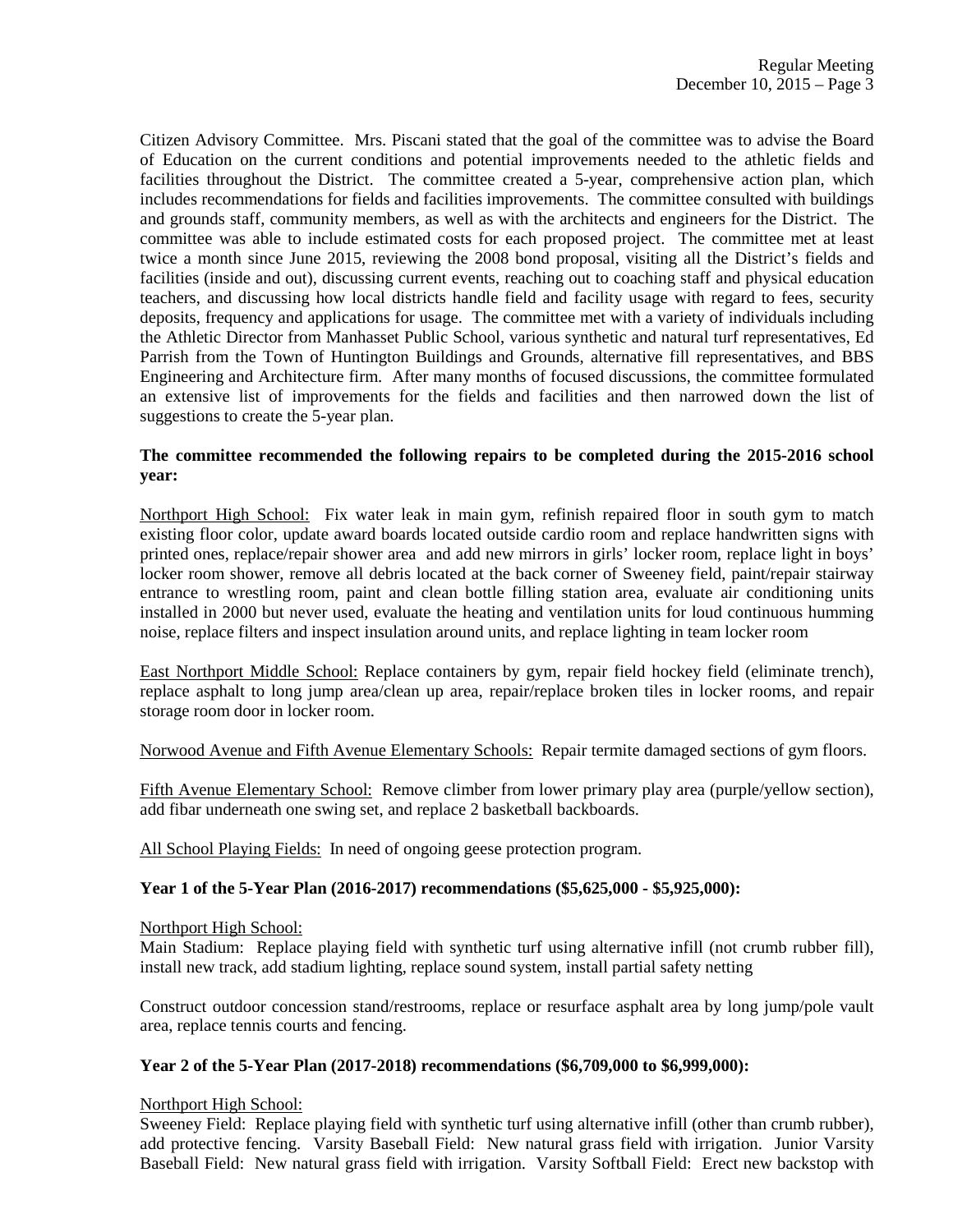increased overhang extension. Practice Softball Field: Add new backstop extension wings, review grading of infield, define proper baselines. Wrestling Room: Install ventilation system, replace ceiling and lighting.

#### Northport Middle School:

Track: Install all-weather track, add new long jump pit. Softball Field: Regrade field, define baselines. Gymnasium: Replace ceiling and lighting

Northport Middle School and East Northport Middle School Baseball Fields: Regrade fields, define baselines.

#### East Northport Middle School:

Track: Replace asphalt to long jump area, install all-weather track.

Bellerose Avenue Elementary School Gymnasium: Install new lighting, add new ventilation system, add air conditioning unit

## **Year 3 of the 5-Year Plan (2018-2019) recommendations (\$1,720,000)**

Northport High School: Girls and Boys Locker Rooms: Redo bathroom area, replace ceiling Main Gym: Install air conditioning

Northport Middle School:

Girls and Boys Locker Rooms: Install new lockers, install new windows, replace univents or replace covers, redo bathrooms, add additional storage areas.

East Northport Middle School: Larkfield Multipurpose Field: Pave pathway to field, add irrigation.

## **Year 4 of the 5-Year Plan (2019-2020) recommendations (\$340,000):**

Northport High School: Resurface tennis courts, resurface handball courts, install new fending around tennis/handball courts

William J. Brosnan School: Resuface tennis courts, install new fencing around tennis courts

Pulaski Road Elementary School: Add irrigation to main field

#### **Year 5 of the 5-Year Plan (2020-2021) recommendations (\$2,374,500):**

Northport High School: Redesign and construct new entry way to gym area for teams and spectators

#### William J. Brosnan School:

Install natural grass on full size multipurpose field, install irrigation system, install full size all-weather track.

Bellerose Avenue Elementary School: Create driveway and path to back field, add steps for student access, add an irrigation system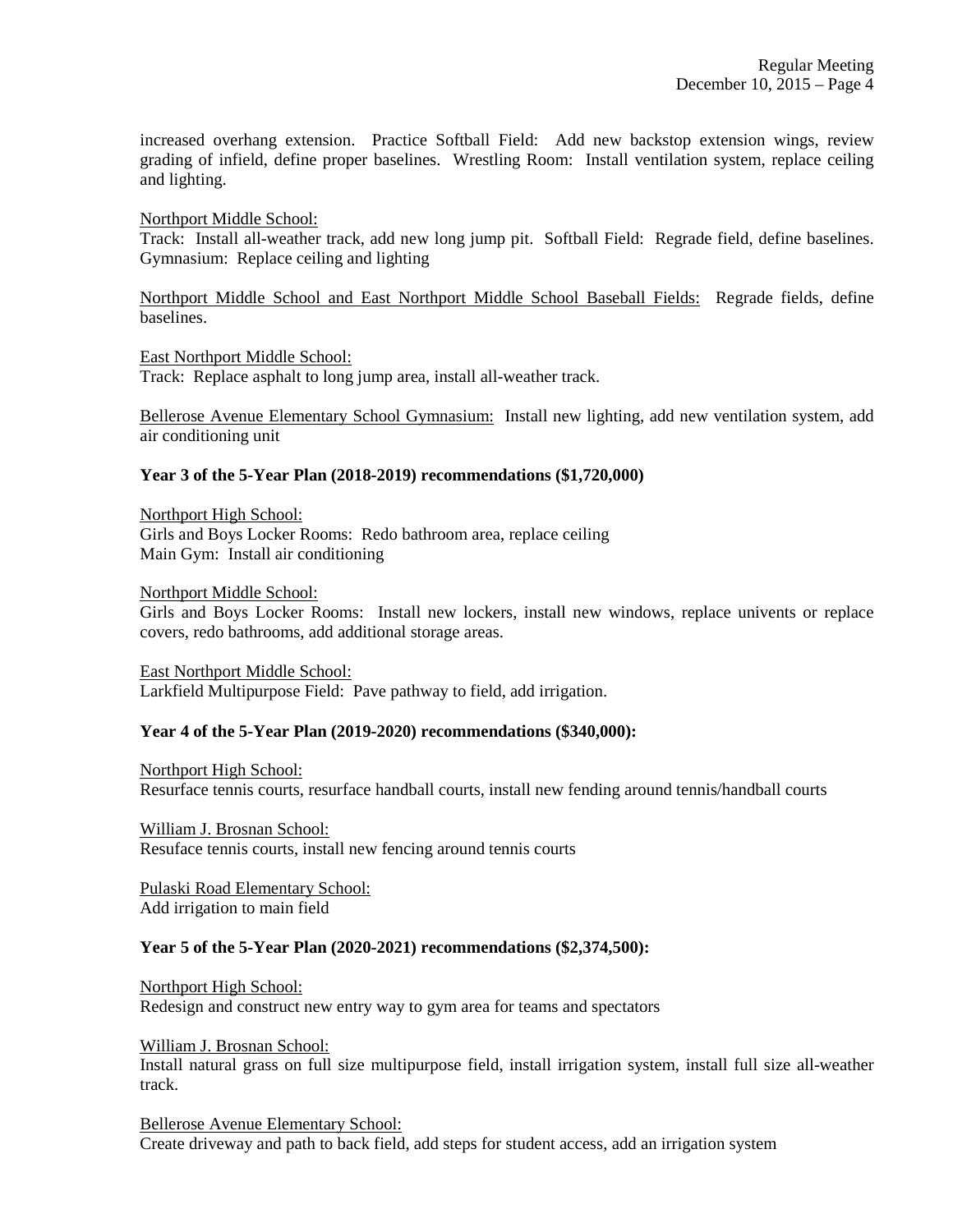There was a brief discussion regarding finance of the proposal, timeframe, building aide, and including other building improvements.

Mr. Michael Hawkins, parent, addressed the Board and stated that the improvements need to be done sooner rather than later and that funding should be in the budget for maintenance.

The Board thanked Trustee Pisacani and all the members of the Athletic Facilities Citizens Advisory Committee for all their hard work in putting together the report.

Motion was made by Trustee Thompson, seconded by Trustee Pisacani, to approve all items under 10., including addendum 10.01.1, severing items 10.04.2 and 10.04.4, and tabling item 10.03.3

## 10. SUPERINTENDENT'S REPORT, GENERAL – FOR BOARD ACTION

 10.01 Approving the Personnel Actions Report dated December 10, 2015, including addendum 10.01, attached and made part of the official minutes.

President Rapiejko announced the retirement of Geraldine Capps, Physical Education Teacher.

10.02 Approving Schedule J – Committee on Special Education

10.03 Receiving for a second reading and adopting the following policies:

10.03.1 Policy #5140 – "Concussion Management"

10.03.2 Policy #5710 – "Violent and Disruptive Reporting"

10.03.3 Policy #8414 – TABLED

 10.03.4 Policy #8505 – "Charging School Meals" (replaces policy #5141.5 – Offer vs. Serve Policy in School Lunch Program)

10.04 Receiving for a first read the following policies:

 10.04.1 Policy #4112 – "School Calendar and School Day" (replaces current policy #6111 – School Calendar)

10.04.2 Policy #4200 – SEVERED

 10.04.3 Policy #4327 – "Homebound Instruction" (replaces current policy #6113.1 – Home Instruction)

10.04.4 Policy #4730 – SEVERED

 10.04.5 Policy #4770 – "Graduation Requirements" (replaces current policies #5127 – Graduation at Northport High School, #5127.2 – Special Programs in Recognition of Students Completing  $5<sup>th</sup>$  and  $8<sup>th</sup>$  Grades, #5127.3 – Student Requirements and Standards)

10.05 Approving disposition of the following out of date textbooks at the high school

level:

- Earth Science (156 books)
- Earth Science: The Physical Setting (82 books)
- Earth Science: A Study of Changing Planet (22 books)
- Teacher's Edition: Modern Earth Science (1)
- Teacher's Edition: Earth Science (1)

10.06 Approving the following resolution: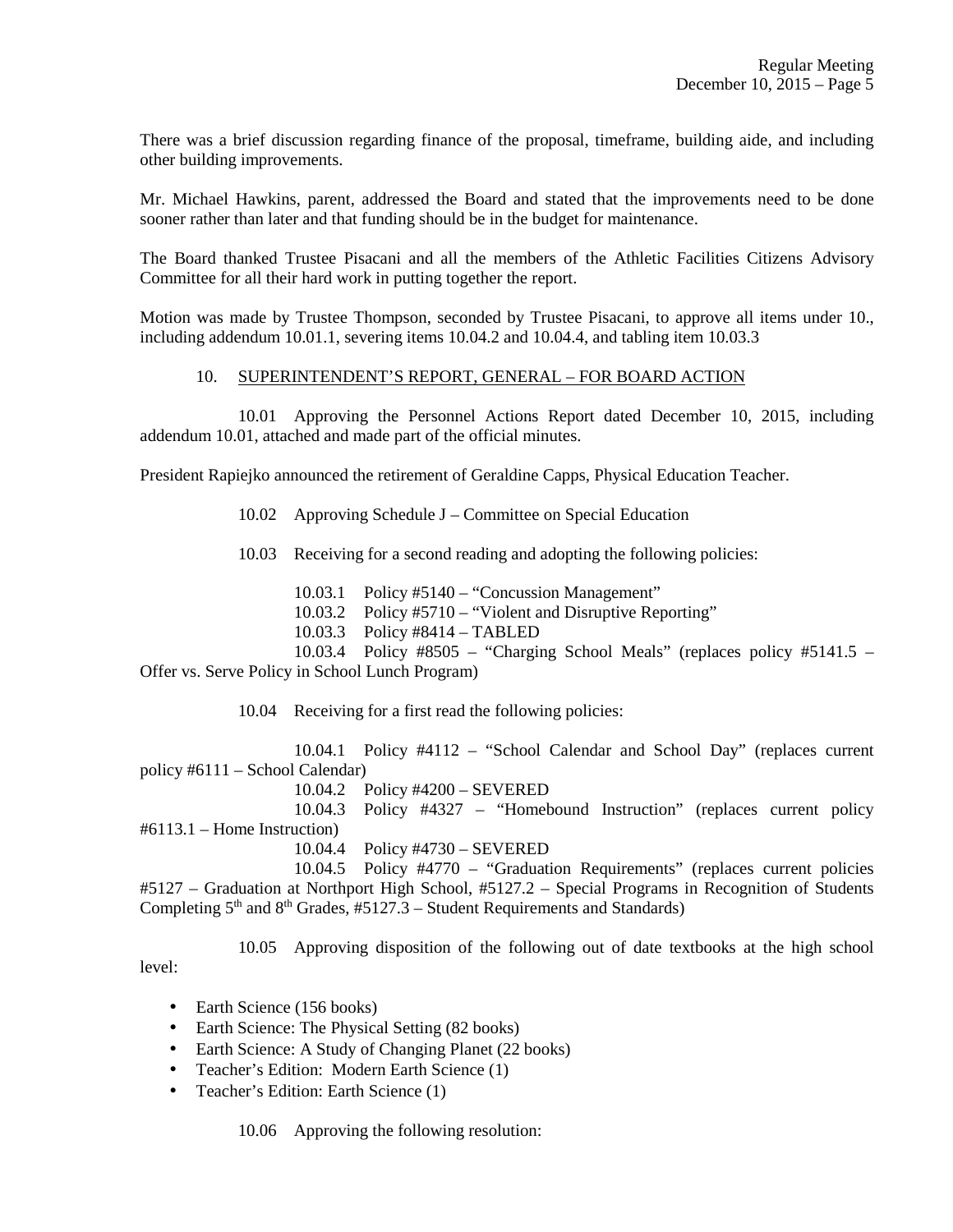"BE IT RESOLVED, that in accordance with Board Policy and State Regulation, the Board of Education approve the appointment of Ms. Judith Schneider, 243 West 99<sup>th</sup> Street, 6A, New York, NY 10025 to serve as Impartial Hearing Officer for the purpose of conducting an impartial hearing in accord with Policy 4321, Programs for Students with Disabilities Under IDEA and Article 89"

Vote on Trustee Thompson's motion to approve all items under 10., including addendum 10.01.1, severing items 10.04.2 and 10.04.4, and tabling item 10.03.3 was unanimously carried by those present.

Motion was made by Trustee Thompson, seconded by Trustee McNaughton, to table items 10.04.2 and 10.04.4.

Unanimously carried by those present.

Motion was made by Trustee McCue, seconded by Trustee Stein, to approve all items under 11.

#### 11. SUPERINTENDENT'S REPORT, FINANCIAL – FOR BOARD ACTION

11.01 Taking specified action on the following BIDS:

 EDUCATION: 11.01.1 AWARD: Hardcover and Paperback Books 11.01.2 AWARD: Kindergarten through Twelfth Grade Supplies

 BUILDINGS & GROUNDS: 11.01.3 AWARD: Hardware and Automotive Parts & Service

11.02 Approving the following resolution:

 "BE IT RESOLVED, that the Board of Education hereby gratefully accepts a donation of \$91.00 from a Northport-East Northport resident, in order to defray the cost of transportation for the Northport High School Dance class trip to New York City for the 2015-2016 school year and increase the 2015-2016 budget code A2110.4161.30.2903 by \$91.00 for this purpose.

 BE IT RESOLVED, that the Board of Education hereby approves an increase in the revenue code A2705 of the 2015-2016 budget by \$91.00 with the understanding that this increase in revenue is the result of a donation from a Northport-East Northport resident."

11.03 Approving the following resolution:

 "BE IT RESOLVED, that the Board of Education hereby gratefully accepts a donation of \$750 from Northport-East Northport residents whose names are more fully set forth in the attached document, for the purposes of covering the cost of transportation for the Northport High School Urban Studies class field trip on October 29, 2015 and increase the 2015-2016 budget code A2110.4161.30.2903 by \$750 for this purpose.

 BE IT RESOLVED, that the Board of Education hereby approves an increase in the revenue code A2705 of the 2015-2016 budget by \$750 with the understanding that this increase in revenue is the result of donations from Northport-East Northport residents."

11.04 Approving the following resolution:

 "RESOLVED, that the Board of Education accept the rebate of \$500 from the CollegeBoard and increase the 2015-2016 budget code A2810.5030.30.3202 by \$500.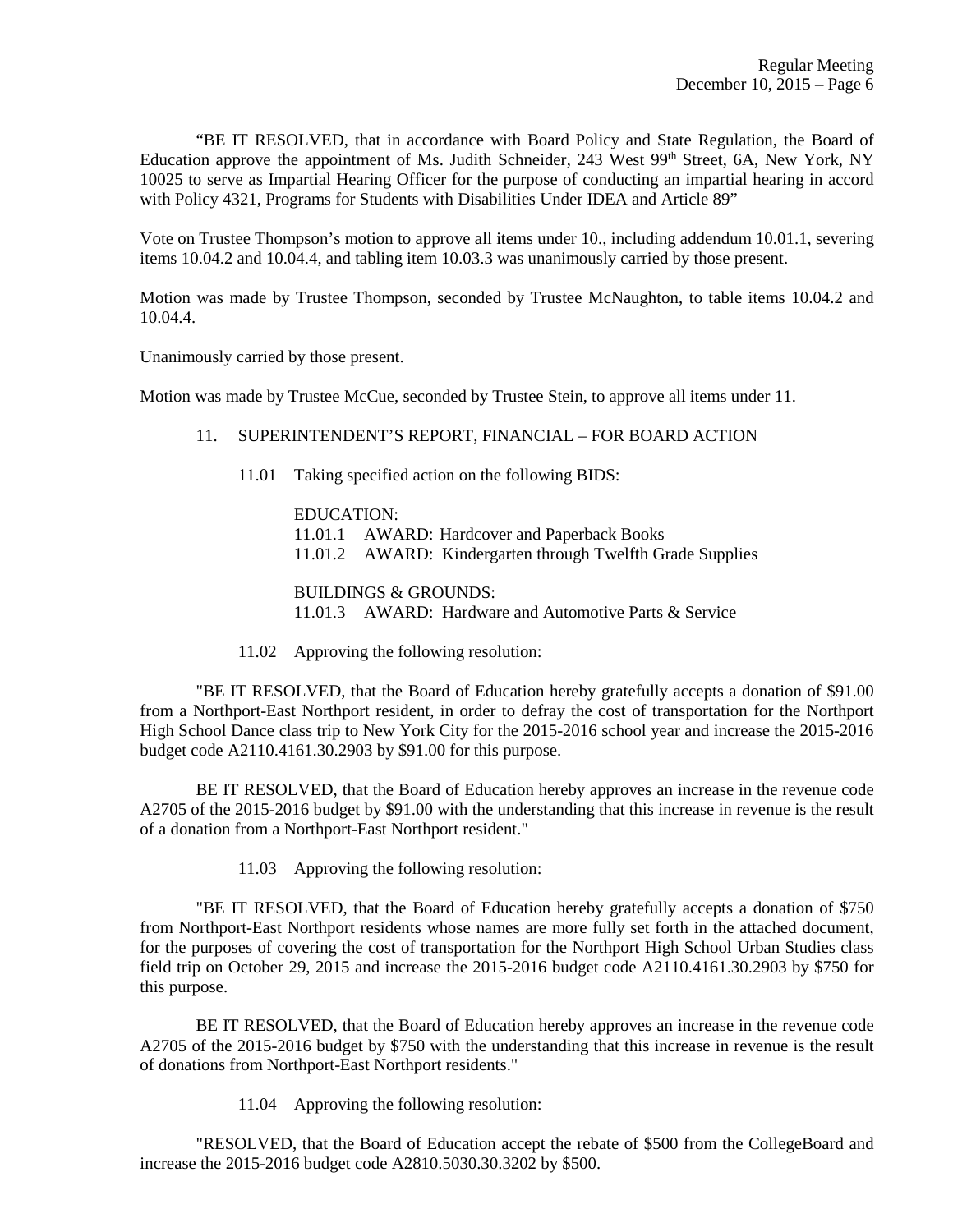RESOLVED, that the Board of Education hereby approves an increase in the revenue code A2770 of the 2015-2016 budget by \$500 with the understanding that this CollegeBoard rebate is intended to be used to purchase educational supplies in order to facilitate the administration of future AP exams."

11.05 Approving the following resolution:

 "BE IT RESOLVED, that the Board of Education hereby gratefully accepts a donation \$880.00 from the Northport Middle School Student Activity Account, for the purpose of transportation for students attending the Western Suffolk BOCES Great South Bay Investigation field trip on September 22, 24 and 25, 2015, and increase the 2015-2016 budget code A5540.4151.23.2902 by \$880.00 for this purpose.

 BE IT RESOLVED, that the Board of Education hereby approves an increase in the revenue code A2705 of the 2015-2016 budget by \$880.00 with the understanding that this increase in revenue is the result of donations from the Northport Middle School Activity Account."

11.06 Approving the following resolution:

 "BE IT RESOLVED, that the Board of Education hereby gratefully accepts a donation of \$60.00 from a Northport-East Northport resident whose name is set forth in the attached document, for the purpose of covering the cost of the 6th Grade Field Trip to Captree State Park and Fire Island Lighthouse on September 28 and 29, 2015 and increase the 2015-2016 budget code A2060.4900.00.2804 by \$60.00 for this purpose.

 BE IT RESOLVED, that the Board of Education hereby approves an increase in the revenue code A2705 of the 2015-2016 budget by \$60.00 with the understanding that this increase in revenue is the result of a donation from a Northport-East Northport resident."

 11.07 Approving a Reservation between the Northport-East Northport Union Free School District and Suffolk County Vanderbilt Mansion/Museum/Planetarium, Reservation #10351944 in the amount of \$420.00 (FAS)

 11.08 Approving a Rider to Agreement between the Board of Education of the Northport-East Northport Union Free School District and North Fork Express (Contract #2052695 NMS)

 11.09 Approving a Rider to Agreement between the Board of Education of the Northport-East Northport Union Free School District and North Fork Express (Contract #2052696 NMS)

 11.10 Approving a 2015-2016 Agreement between the Northport-East Northport Union Free School District and David Krolikowski to provide services in the area of augmentative communication (Spec. Ed.)

 11.11 Approving a 2015-2016 Agreement between the Northport-East Northport Union Free School District and Millenium Children's Therapy for speech/language therapy (Spec. Ed.)

 11.12 Approving a Rider to Agreement between the Board of Education of the Northport-East Northport Union Free School District and New York YMCA Camp Greenkill Outdoor Education Center (NMS)

 11.13 Approving a Rider to Agreement between the Board of Education of the Northport-East Northport Union Free School District and Interstate Management Company, LLC as agent for CREA-DC Properties LLC d/b/a Hamilton Crowne Plaza Washington (DAS)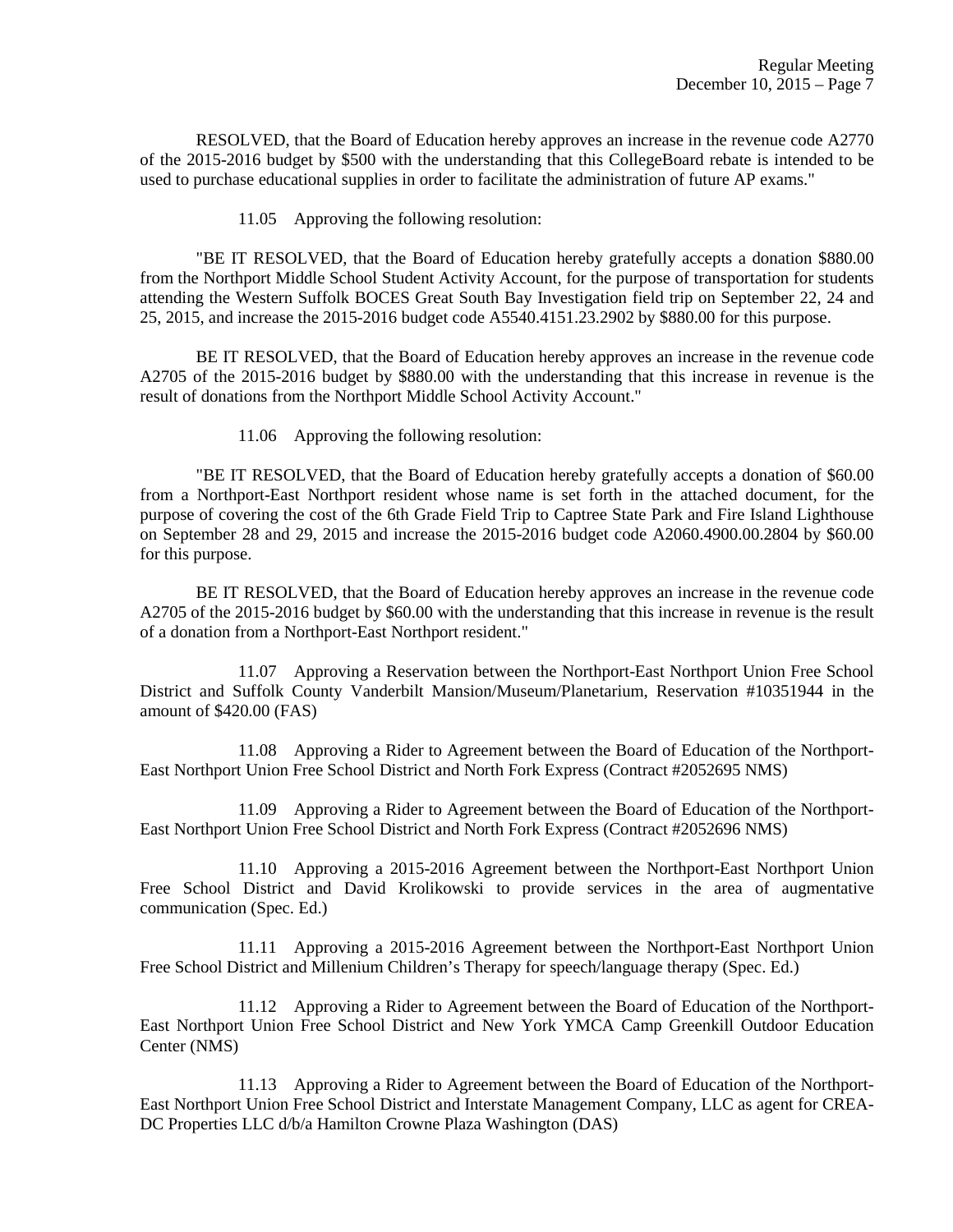11.14 Approving a Rider to Agreement between the Board of Education of the Northport-East Northport Union Free School District and Schoolman Transportation System, Inc. d/b/a/ Classic Coach (Charter #42987 NHS)

 11.15 Approving a Rider to Agreement between the Board of Education of the Northport-East Northport Union Free School District and Schoolman Transportation System, Inc. d/b/a Classic Coach (Charter #42986 NHS)

11.16 Approving the following resolution:

 "BE IT RESOLVED, that the Board of Education hereby gratefully accepts a donation of \$885 from Northport-East Northport residents whose names are more fully set forth in the attached document, for the purposes of covering the cost of transportation for the Northport High School Urban Studies class field trip on November 24, 2015 and increase the 2015-2016 budget code A2110.4161.30.2903 by \$885 for this purpose.

 BE IT RESOLVED, that the Board of Education hereby approves an increase in the revenue code A2705 of the 2015-2016 budget by \$885 with the understanding that this increase in revenue is the result of donations from Northport-East Northport residents."

11.17 Receiving the following donation to the District:

 11.17.1 \$500.00 from The Home Depot Foundation Matching Gift Program to the Lt. Commander Christopher Tragna Memorial Scholarship

 11.18 Approving a Supplementary Education Services Agreement between the Northport-East Northport Union Free School District and Dennis Oehler/Disabilities Unlimited Inc. for a presentation to students "Changing Hearts and Minds", in the amount of \$800.00 (ENMS)

 11.19 Approving the Claims Auditor's Report for Warrants and Schedule of Claims for payments dated:

October 9, 2015 (Payroll Trust & Agency Warrant), October 15, 2015 (Accounts Payable Warrant), October 23, 2015 (Payroll Trust & Agency Warrant), October 30, 2015 (Accounts Payable Warrant), October 2015 (Claims Audit Report)

 11.20 Approving the Claims Auditor's Report – Payroll Audit for Payroll Distribution/Audit dated October 9, 2015 (Pulaski Road Elementary School)

 11.21 Approving the Treasurer's Report and Monthly Summary of Receipts and **Disbursements** 

11.21.1 Treasurer's Report for the period October 1, 2015 through October 31,

2015

- 11.21.2 Monthly Summary of Receipts and Disbursements for October 2015
- 11.22 Approving the Schedule of Investments as of October 31, 2015
- 11.23 Approving the Collateral Schedule as of October 31, 2015

11.24 Approving the Bank Reconciliation Report for the Month Ended October 31, 2015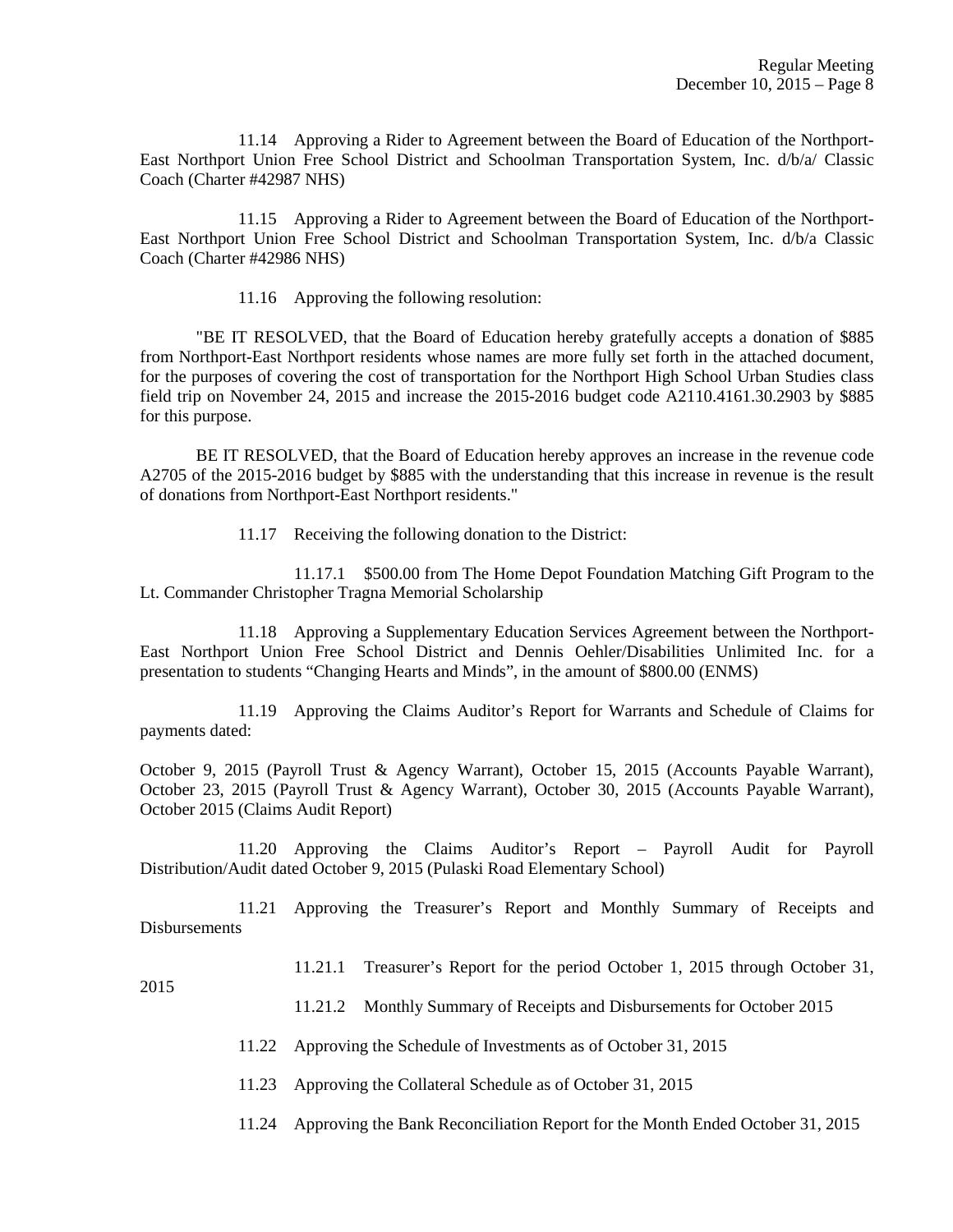11.25 Approving the General Fund Projected Cash Flow Statement for the Year Ending 2015-2016, Actual Data July 1, 2015 – October 31, 2015, Estimated Data November 1, 2015 – June 30, 2016

 11.26 Approving the School Lunch Profit and Loss Statement for the Month Ending September 30, 2015

 11.27 Approving the School Lunch Profit and Loss Statement for the Month Ending October 31, 2015

 11.28 Approving the Monthly Revenue and Budget Status Report – School Lunch Fund for the Month Ending September 30, 2015

 11.29 Approving the Monthly Revenue and Budget Status Report – School Lunch Fund for the Month Ending October 31, 2015

 11.30 Approving the Monthly Revenue and Budget Status Report – Special Aid Fund for the Month Ending September 30, 2015

 11.31 Approving the Monthly Revenue and Budget Status Report – Special Aid Fund for the Month Ending October 31, 2015

 11.32 Approving the Monthly Revenue and Budget Status Report – General Fund for the Month Ending September 30, 2015

 11.33 Approving the Monthly Revenue and Budget Status Report – General Fund for the Month Ending October 31, 2015

 11.34 Approving the Monthly Revenue and Budget Status Report – Capital Fund for the Month Ending September 30, 2015

 11.35 Approving the Monthly Revenue and Budget Status Report – Capital Fund for the Month Ending October 31, 2015

 11.36 Approving the Quarterly Student Activity Account Reports for the period July 2015 – September 2015 for:

- 11.36.1 Northport High School
- 11.36.2 East Northport Middle School
- 11.36.3 Northport Middle School
- 11.37 Approving Transfer of General Fund Appropriations in the 2015-2016 budget

 11.38 Approving a Rider to Agreement between the Board of Education of the Northport-East Northport Union Free School District and the John W. Engeman Theater (FAS)

 11.39 Approving a Presentation Agreement between the Northport-East Northport Union Free School District and the National Alliance for Youth Development d/b/a Motivational Media Assemblies (NMS)

Vote on Trustee McCue's, motion to approve all items under 11. was unanimously carried by those present.